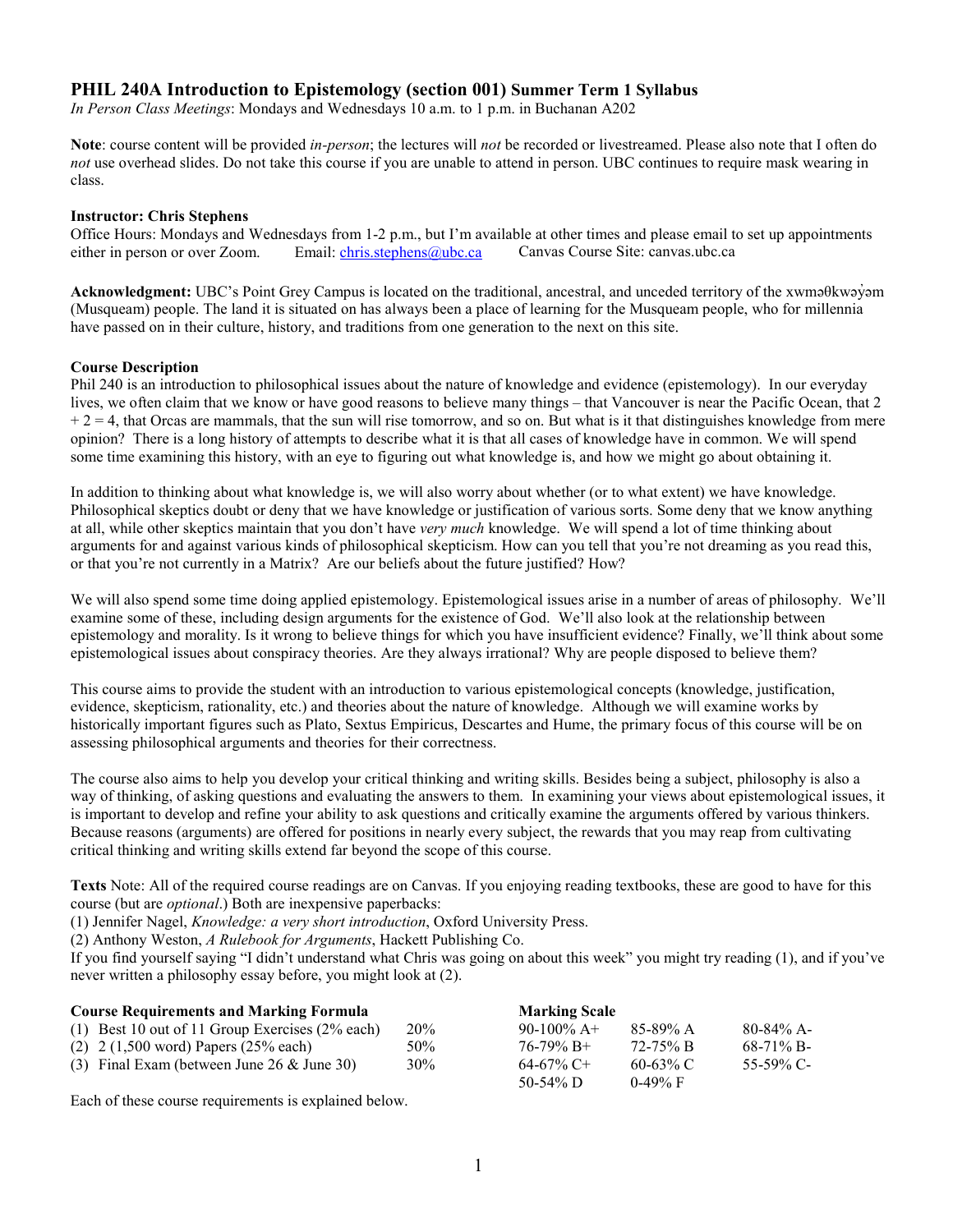## **Group Exercises**

You will be divided into groups of 3-4 students. Each class meeting will have a group exercise. Each member of a given group (who is present) will receive the same mark on the assignment. Your best 10 (out of 11) group exercises count toward your final group exercise grade. Your final group exercise grade can be affected by the performance evaluations of the other members of your group. You will get an opportunity to evaluate your group members on the final exam. Group exercises are open book: please ensure that you have access to the relevant day's readings in class. During two of the meetings your group exercise will consist of peer reviewing one another's papers. See the schedule, below.

#### **Papers**

Each student is required to write two analytical essays (approximately 1,500 words each). The topics for the first essay are on the fourth page of this syllabus (they will also be on the Canvas site). Note that rough drafts of the first paper are due *in class* on Monday, **May 30th**. You should bring *two* copies of your draft to your discussion section (you can email your paper to your group members or post on a google doc, if you prefer). Although the drafts are not graded per se, *failure to turn in a draft for any of the papers will result in a 10% deduction from the mark you receive on the final version of that paper.* I will pass out information on the second paper topics (and post them on the Canvas site) by June 1<sup>st</sup>. The final version of your first paper is due by 11:59 p.m. on **Thursday, June 2nd**. It should be submitted to Canvas. Late papers are marked down 5% per day late.

#### **Final Exam**

The final exam for this course will be between June  $26<sup>th</sup>$  and June  $30<sup>th</sup>$ . Please do not take this course if you plan to travel out of town before June 30<sup>th</sup>. The final exam is designed to test your comprehension of the material that has been covered in class and in the readings, though the primary focus will be on what is covered in class. It will involve a combination of short answer and short essay questions. I will post information about the final exam info on June 15<sup>th</sup> (on Canvas). I will also set aside some class time on June  $22<sup>nd</sup>$  for review. Come with questions.

#### **Attendance and Make up Policy**

There is no official requirement that you attend lectures. However, it is difficult to do well unless you attend regularly. Past experience suggests that *students who come to class and take notes (ideally on paper) perform better in the course.* Keep in mind that since we will have a group exercise every day, if you miss class you will get a "0" for that assignment if you do not have a University sanctioned excuse. If you do miss class, it is your responsibility to find out what you missed. Please contact another student or me. Although I will post any overhead slides I use, I will not always use slides!

If you are sick, *let me know as soon as possible* so we can find a way to make up the assignments you missed. Please don't wait until the end of the term and then mention that the reason you missed the first group exercise 5 weeks earlier is because you were sick, etc.

In general, I expect students to be consistently well prepared for class by having read (and thought about) the material. These readings are not to be passively consumed - I welcome (and expect) questions and challenges in class. I also hope that students will meet with me outside of regular class time to discuss what we're doing or just to say "hello" and let me know how the course is going. Please email me to set up an appointment if you want to meet outside of my regular office hours. You are also encouraged to discuss any problems you may have with the teaching of the course.

*Laptops and other electronic devices*: I recognize that some of you like to take notes or access the course readings on your electronic devices. This is OK, but please be courteous to those around you. If you can't resist frequently checking your Instagram or looking at the latest cat videos, consider taking notes on paper. I don't want you distracting other students around you. Studies suggest that students generally do better if they don't use such electronic devices: you retain the information better if you take notes by hand.

Any student in this course who has a disability that may prevent them from fully demonstrating their abilities should contact me personally as soon as possible so we can discuss accommodations necessary to ensure full participation and to facilitate your educational opportunities[. https://students.ubc.ca/about-student-services/centre-for-accessibility](https://students.ubc.ca/about-student-services/centre-for-accessibility)

Finally, please note that cheating and plagiarism are serious offenses and will result in an "F" for the course. If you have any questions about what constitutes academic misconduct, please check with me or the University guidelines. See: *<http://www.calendar.ubc.ca/Vancouver/index.cfm?tree=3,54,111,959>*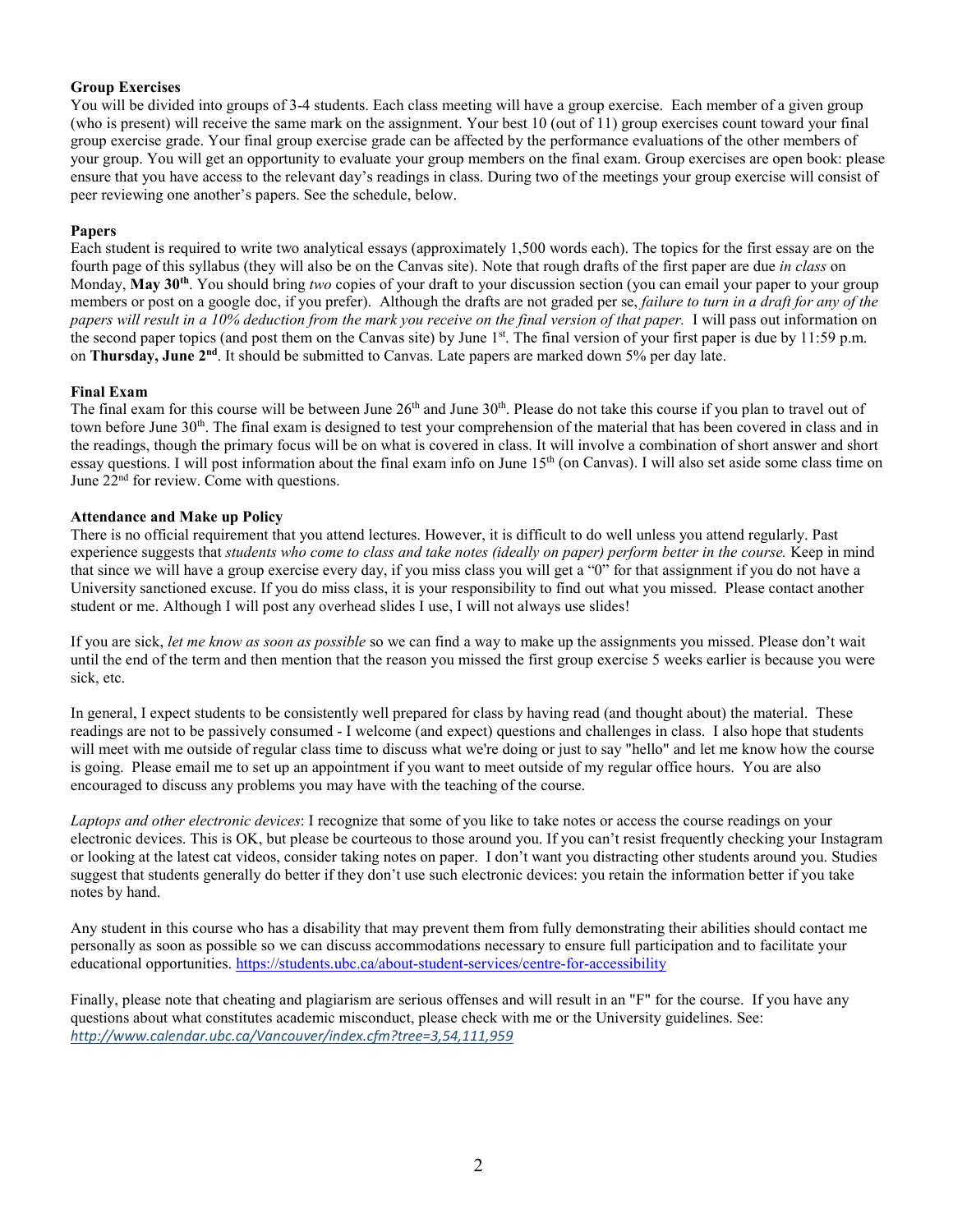# **Schedule of Readings, Subjects, and Assignments** (subject to possible change)

(All required course readings are located at the course Canvas site: [http://canvas.ubc.ca\)](http://canvas.ubc.ca/)

| Date<br>Mon May 16th      | <b>Subject &amp; Assignments</b><br>True opinion vs knowledge; logic                    | <b>Readings</b><br>Nagel Knowledge (ch. 1); Plato excerpt (Meno)<br>Logic & Argument Handout                                                                                                                                         |
|---------------------------|-----------------------------------------------------------------------------------------|--------------------------------------------------------------------------------------------------------------------------------------------------------------------------------------------------------------------------------------|
| Wed May 18 <sup>th</sup>  | Relativism: Ancient & Contemporary<br>Are there alternative ways of knowing?            | Plato excerpt (Theatetus); Barnes and Bloor "Relativism,<br>Rationalism and the Sociology of Knowledge"; Kimmerer<br><b>Braiding Sweetgrass (excerpts)</b><br>Lewis Carroll "What the Tortoise Said to Achilles"                     |
| Mon May 23rd              | Victoria Day<br>No class!                                                               |                                                                                                                                                                                                                                      |
| Wed May 25 <sup>th</sup>  | Ancient Skepticism                                                                      | Sextus Empiricus Outlines of Pyrrhonism (excerpts)<br>Zhuangzi (excerpts) Video: Liam Kofi Bright and Aaron Novick,<br>"Free and Easy Conversing: Zhuangzi and Scepticism":<br>https://www.youtube.com/watch?v=yIvvqM6esJs           |
| Mon May $30th$            | Foundationalist response to Skepticism<br>Draft of first paper due in class             | Descartes' Meditations, parts I, II & III                                                                                                                                                                                            |
| Wed June 1st              | Contemporary Dreaming Skepticism                                                        | Poundstone "Paradox"; David & Jean Blumenfeld "Can I know<br>that I'm not dreaming?"                                                                                                                                                 |
|                           | Final version of first paper due Thursday June $2^{nd}$ (11:59 p.m.) on Canvas          |                                                                                                                                                                                                                                      |
| Mon June 6 <sup>th</sup>  | Replies to Skepticism: Common Sense<br>& Contextualism                                  | Moore "Proof of an External World"; "Four Forms of Scepticism"<br>Nagel, Knowledge, ch. 7 "Shifting Standards"                                                                                                                       |
| Wed June 8 <sup>th</sup>  | Problem of Induction; Empiricism                                                        | Hume's Enquiry (excerpts); Salmon "An Encounter with D. Hume"<br>(optional) Van Cleve "Reliability, Justification and the Problem of Induction"                                                                                      |
| Mon June 13 <sup>th</sup> | Probability & Epistemology<br>Design Argument                                           | Intro to Bayesianism Handout; Paley Natural Theology (excerpt)<br>Sober "Intelligent Design & Probability Reasoning"<br>(optional) Behe Darwin's Black Box (excerpts)                                                                |
|                           | Draft of second paper due in class                                                      |                                                                                                                                                                                                                                      |
| Wed June 15 <sup>th</sup> | Pragmatism & Epistemology                                                               | Pascal's Wager; Clifford "The Ethics of Belief"; James "The Will<br>to Believe"; Preston-Roedder "Faith in Humanity"                                                                                                                 |
|                           | Final version of second paper due Thursday June 16 <sup>th</sup> (11:59 p.m.) on Canvas |                                                                                                                                                                                                                                      |
| Mon June $20th$           | Epistemology & politics<br>Conspiracy Theories, Epistemic Vices                         | Huemer "Why People are irrational about politics"<br>Cassam "Bad Thinkers"<br>https://aeon.co/essays/the-intellectual-character-of-conspiracy-theorists<br>Dentith "The Problem of Conspiracism"<br>Nguyen "Escape the echo chamber" |
|                           |                                                                                         | https://aeon.co/essays/why-its-as-hard-to-escape-an-echo-chamber-as-it-is-to-flee-a-cult                                                                                                                                             |
| Wed June 22nd             | Hermeneutical Injustice<br>Review for Final                                             | Fricker "Powerlessness and Social Interpretation"<br>Come with Questions!                                                                                                                                                            |

June 26 – June 30<sup>th</sup> The final exam will be scheduled between these days (inclusive). *Please do not take this course if you plan to leave town before July 1st.*